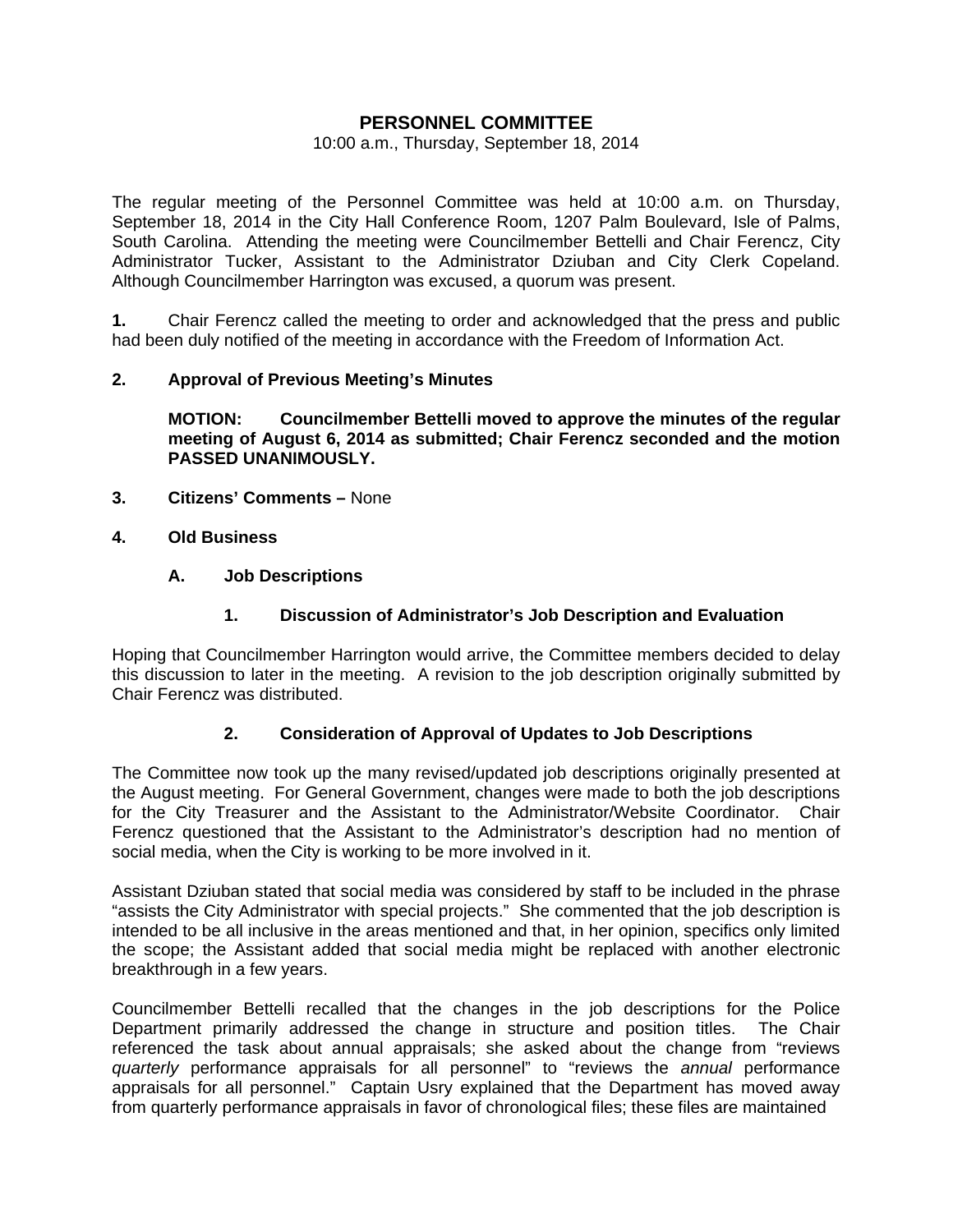Personnel Committee September 18, 2014 Page 2 of 5

by the supervisors/captains/chief on a monthly basis to record positive and negative actions during the month as well as any training the individual receives. Since the files are updated monthly, they are excellent tools for preparing annual performance evaluations.

Chair Ferencz then asked Captain Usry for clarification on the difference between a Communications Technician and a Communications Specialist; the Captain explained that the job description for the Communications Specialist includes the tasks originally assigned to the job of Communications Technician as well as the other duties they have now. The Chair was also told that the Department does not currently have a Communications Supervisor.

Councilmember Bettelli noted that the job description did not mention taking livability calls, to which Captain Usry referred to the first duty listed that states:

 "Responsible for answering administrative phone lines and directing calls to the appropriate function."

For the Police Department, this means all calls.

Answering the Chair's question, the Captain stated that the Communications Specialist would be paid the same amount previously paid to a dispatcher.

Whereas the changes to the job description for the Part-time Animal Control Officer have been made to more accurately depict the actual job functions, the re-write of the Animal Control Officer's (ACO) job description was necessary for the same reason. As originally written the job description for the ACO was primarily as a supervisory position whereas the job functions today include the job functions of the part-time ACO.

### **MOTION: Councilmember Bettelli moved to recommend to City Council the approval of the job descriptions presented; Chair Ferencz seconded and the motion PASSED UNANIMOUSLY.**

### **B. Consideration of Approval of New City-wide Evaluation Tools for Supervisors and Non-supervisors**

Chair Ferencz reported that the language in item 11 in the Supervisor Performance Evaluation has been changed from "Overall Rating" to "Other Factors," eliminating confusion that the supervisory evaluation has two overall (2) scores.

**MOTION: Councilmember Bettelli moved to recommend that City Council approve the new City-wide evaluation tools for supervisory and non-supervisory employees; Chair Ferencz seconded and the motion PASSED UNANIMOUSLY.** 

# **5. New Business**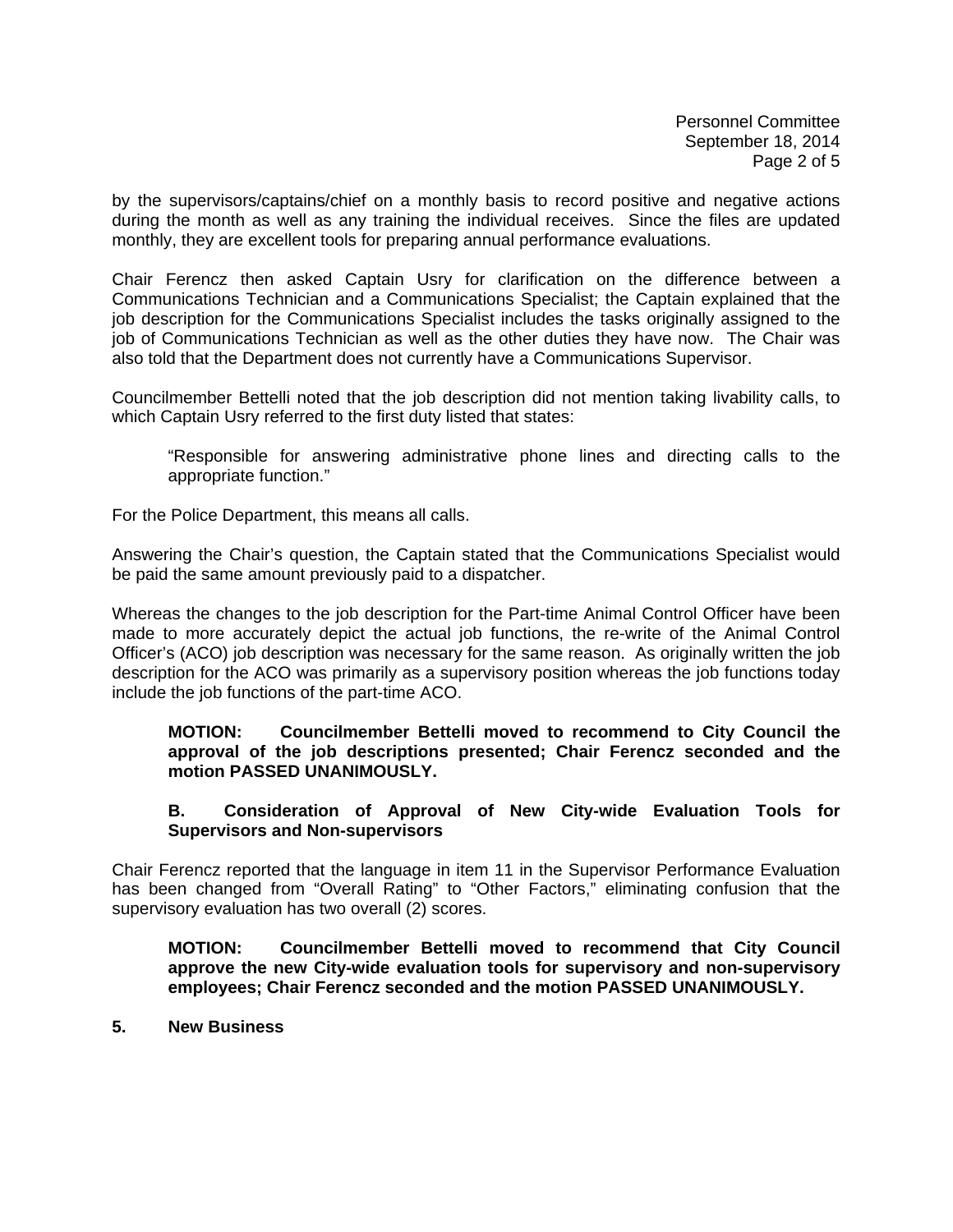Personnel Committee September 18, 2014 Page 3 of 5

# **A. Consideration of Public Works Assistant Director Job Description**

Councilmember Bettelli and Administrator Tucker agreed that this job description had existed at some time in the past, but no one was able to locate it for the Archer study or since although the City has had someone working in that capacity for a long time. After talking with the Public Works Director, Archer staffers wrote a job description for the position of Public Works Assistant Director. The job description in the meeting packet was generated from the Archer description and discussions with the Public Works Director.

Chair Ferencz inquired about the difference between "Assistant to the Director" and "Assistant Director."

Administrator Tucker replied that there is no difference and the job title should be Assistant Director. Referring specifically to Assistant Dziuban, the Administrator stated that her job title should be Assistant City Administrator because that is the way the job functions.

Councilmember Bettelli agreed that, when Administrator Tucker is away from the office, Assistant Dziuban acts in her stead.

The Assistant remarked that some people have the opinion that "Assistant to" denotes less authority then "Assistant Director" and added that Assistant Director would be more explanatory of the job in recruiting situations.

Councilmember Bettelli suggested that the title change should occur with the other changes discussed; if the Committee wants to make other changes to the language, it could do so at a subsequent meeting.

At the time the job description was written and approved for the position of Assistant to the Administrator/Website Coordinator, the City was very focused on keeping the website regularly updated and producing a newsletter; with the City very centered on the website, the decision was made for "Assistant to" in the job title.

### **MOTION: Councilmember Bettelli moved to change the job title to Assistant City Administrator; Chair Ferencz seconded and the motion PASSED UNANIMOUSLY.**

 **MOTION: Councilmember Bettelli moved to recommend that City Council approve the job description for the position of Assistant Director of Public Works; Chair Ferencz seconded and the motion PASSED UNANIMOUSLY.** 

#### **B. Employee Recognition**

Administrator Tucker honored Director Pitts for his actions in the detainment of a subject wanted in connection with a fatal stabbing which occurred at the Mount Pleasant Town Centre the previous evening. Upon learning that the suspect had not been caught and not wishing to be profiling unfairly, the Director contacted the IOP Police Department's non-emergency number to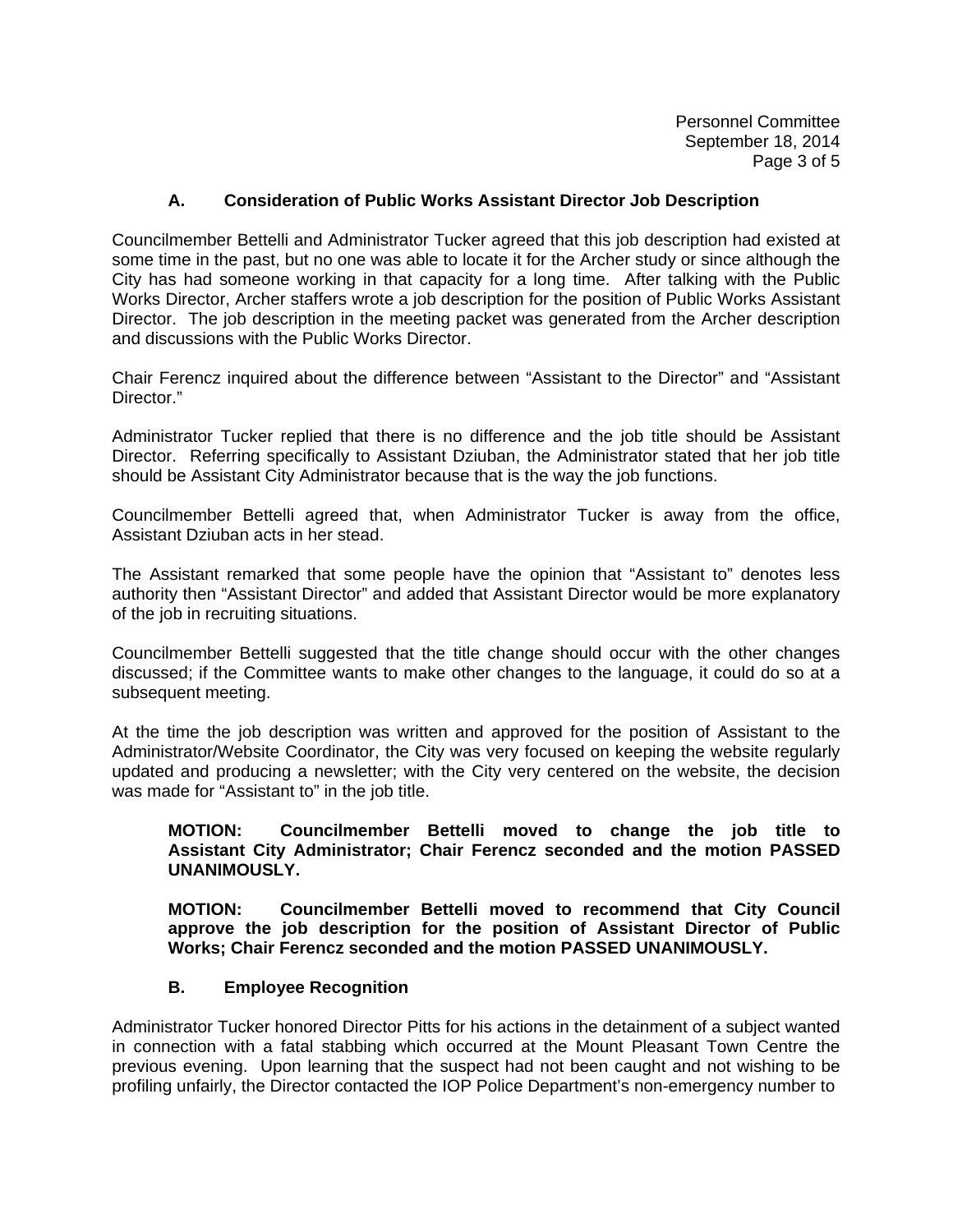Personnel Committee September 18, 2014 Page 4 of 5

request an officer to come to his location. IOP patrol officers detained the subject and turned him over to the Mount Pleasant Police Department. Although encouraged by the Mount Pleasant officers to contact CrimeStoppers for the reward, the Director commented that he had already received his reward.

The Administrator added the Director Pitts' observations and commitment to the community he serves saved many from possible harm and heartache.

Also included in packets were memos from Sergeant Maloney and Captain Usry commending Officer Postell for her work performance; Captain Usry stated the following:

 "This dedication is a great example of an officer going beyond just their regular duties and responsibilities."

At this time, Administrator Tucker stated that, at the International City Managers Association meeting she had attended over the weekend and earlier in the week, she was recognized for thirty (30) years in service to local governments; she noted that her name tag had special ribbons identifying her as an award recipient and for her long-time sponsorship of the organization's scholarship fund. This organization is a global body for city managers.

# **C. Discussion of Schedule for Interviews for Boards and Commissions**

Chair Ferencz noted that Pete Doherty and Bill Mills were recent appointees to the Board of Zoning Appeals and Planning Commission, respectively.

Councilmember Bettelli asked whether there were any requirements for members of the Code Board of Appeals, and the Administrator indicated that knowledge of construction would be helpful.

Clerk Copeland informed the Committee that all of the board and commission members with terms expiring at the end of 2014 had responded to her query, and Don Smith of the Planning Commission was the only one who replied that he did not want to be considered for reappointment. All of the persons in the candidate pool said that they would like to be considered for appointment. The two (2) new applicants are Jan Anderson who applied earlier in the summer and Vincent DiGangi who responded to the newspaper advertisement.

After checking upcoming schedules, Chair Ferencz and Councilmember Bettelli agreed that they could be available for interviews on Wednesday, October  $1<sup>st</sup>$  beginning at 10:00 a.m. and on Tuesday, October 7<sup>th</sup> beginning at 10:30 a.m. The Clerk agreed to contact Councilmember Harrington to find out if he could be available on those dates and to contact the candidates for their date and time preferences.

#### **6. Miscellaneous Business**